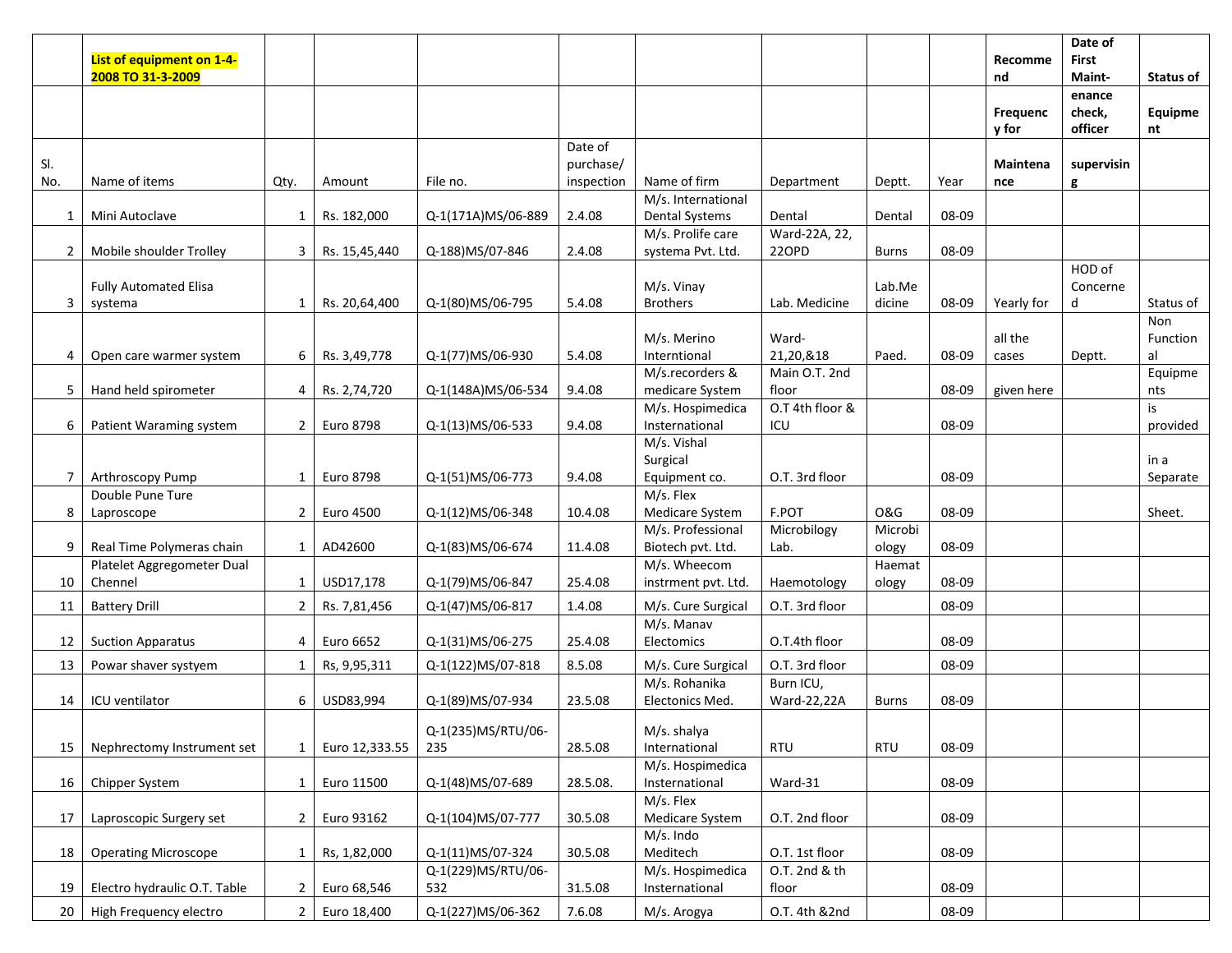|    | Surgical unit                                        |                |                 |                    |          | International                          | floor          |               |       |  |  |
|----|------------------------------------------------------|----------------|-----------------|--------------------|----------|----------------------------------------|----------------|---------------|-------|--|--|
|    |                                                      |                |                 |                    |          | M/s. Indian surgicl                    |                | Res.Me        |       |  |  |
| 21 | Cardiac Care Fully Body                              | $\mathbf{1}$   | <b>DKK25281</b> | Q-1(169A)MS/06-366 | 24.6.08  | Equipment                              | ward-32        | dicine        | 08-09 |  |  |
|    |                                                      |                |                 |                    |          | M/s. Vishal                            |                |               |       |  |  |
| 22 | 3chip Camera Systems                                 | $\overline{2}$ | Euro 20626      | Q-1(45)MS/06-897   | 3.7.08   | Surgical<br>Equipment co.              | O.T 3rd floor  |               | 08-09 |  |  |
|    |                                                      |                |                 |                    |          |                                        |                |               |       |  |  |
| 23 | High Speed Electric Drill<br>Fully Automated electro | $\mathbf{1}$   | Rs. 6,09,732    | Q-1(38)MS/06-819   | 3.7.08   | M/s. Cure Surgical<br>M/s. C.G.        | O.T. 3rd floor |               | 08-09 |  |  |
| 24 | Analyser                                             | $\mathbf{1}$   | Rs. 3,01,600    | Q-1(21)MS/07-219   | 9.6.08   | Micromed Pvt. Ltd.                     | O.T. 4th floor |               | 08-09 |  |  |
|    | Trauma care Emergeny                                 |                |                 |                    |          | $\overline{M}/s$ . Deepak              |                |               |       |  |  |
| 25 | Trolley                                              | 4              | Rs. 3,53,600    | Q-1(40)MS/07-867   | 28.6.08  | Enterprises                            | O.T.4th floor  |               | 08-09 |  |  |
|    | RVG Consisting of Digital                            |                |                 |                    |          | M/s. Unicorn                           |                |               |       |  |  |
| 27 | Dental Sys.                                          | $\mathbf{1}$   | Rs.5,70,960     | Q-1(159A)MS/06-603 | 4.7.08   | Medint Pvt. Ltd.                       | Dental         | Dental        | 08-09 |  |  |
|    | Four section Hydraulic O.T.                          |                |                 |                    |          | M/s. Hospimedica                       |                |               |       |  |  |
| 28 | Table                                                | 3              | Euro 84,930     | Q-1(90)MS/07-970   | 15.7.08  | Insternational                         | BOT&POT        | <b>Burns</b>  | 08-09 |  |  |
| 29 | Ultra Sound with Doppler                             | $\mathbf{1}$   | Euro 73,850     |                    | 16.7.08  | M/s. Health ware<br>Pvt.               | Ward-31        |               | 08-09 |  |  |
|    |                                                      |                |                 | Q-1(47)MS/07-1021  |          | M/s. Labcon                            |                |               |       |  |  |
|    |                                                      |                |                 |                    |          | Scientfice Inst. Pvt.                  |                | Haemat        |       |  |  |
| 30 | Cytotek Centrifuge set                               | $\mathbf{1}$   | Jyen 6,25,000   | Q-1(11)MS/07-944   | 17.7.08  | Ltd.                                   | Haematology    | ology         | 08-09 |  |  |
|    |                                                      |                |                 |                    |          | M/s. J.Metra &                         |                |               |       |  |  |
| 31 | Sternal Saw II system                                | 3              | USD 16,991      | Q-1(32)MS/07-167   | 17.7.08  | <b>Brothers</b>                        | O.T.4th floor  |               | 08-09 |  |  |
|    |                                                      |                |                 |                    |          | M/s. Medispice                         |                |               |       |  |  |
|    | Microplate Sc.                                       |                |                 | T-1(12) VMMC/06-   |          | Instrument India                       | Anatomay       | Ant.vm        |       |  |  |
| 32 | spectophotometer                                     | $\mathbf{1}$   | USD 22,385      | 763                | 18.7.08  | Itd.                                   | <b>VMMC</b>    | mc            | 08-09 |  |  |
|    |                                                      |                |                 |                    |          | M/s. Meditronics                       |                |               |       |  |  |
| 33 | Mobile C Arm                                         | $\mathbf{1}$   | Rs. 15,08,000   | Q-1(127)MS/07-1023 | 22.7.08  | Company pvt. Ltd.                      | Othro EOT      | <b>CIO</b>    | 08-09 |  |  |
|    |                                                      |                |                 |                    |          | M/s. Hospimedica                       |                |               |       |  |  |
| 34 | O.T. Light                                           | $\overline{2}$ | Euro 14,160     | Q-1(129)MS/08-957  | 22.7.08  | Insternational                         | O.T. 3rd floor |               | 08-09 |  |  |
|    | LuxtecHead Light with                                |                |                 |                    |          | M/s. B.L. Life                         |                |               |       |  |  |
| 35 | Xemen Light Source                                   | $\overline{2}$ | Rs. 7,07,200    | Q-1(14)MS/07-873   | 12.08.08 | Science Pvt. Ltd.                      | O.T. 4th floor |               | 08-09 |  |  |
|    |                                                      |                |                 |                    |          | M/s. Rohit Surgical                    |                |               |       |  |  |
| 36 | O.T. Gas Discharge Light                             | $\mathbf{1}$   | Euro 25,371     | Q-1(37)MS/07-821   | 12.08.08 | pvt. Ltd.                              | O.T. 4th floor |               | 08-09 |  |  |
|    |                                                      |                |                 |                    |          | M/s. Hospimedica                       | O.T. 2nd floor |               |       |  |  |
| 37 | <b>Vital Sing Monitor</b>                            | 10             | USD 78,780      | Q-1(81)MS/07-1022  | 12.08.08 | Insternational                         | (Sup.)         |               | 08-09 |  |  |
| 38 | Non Invaille Monitoring<br>System                    | $\mathbf{1}$   | Rs. 23,40,000   | Q-1(60)MS/08-874   | 13.08.08 | M/s. BG life<br>sciences Pvt.          | Ward-16A       | Cardiol       | 08-09 |  |  |
|    |                                                      |                |                 |                    |          | M/s. Lab. India                        | Antomay        | ogy<br>Ant.vm |       |  |  |
| 39 | <b>Rotory Microtome</b>                              | $\mathbf{1}$   | Euro 5092       | Q-1(118)MS/06-825  | 25.08.08 | Instruments                            | <b>VMMC</b>    | mc            | 08-09 |  |  |
|    | Paediatric Endoscope                                 |                |                 |                    |          | M/s. Flex                              |                |               |       |  |  |
| 40 | Rosectoscope                                         | $\mathbf{1}$   | Euro 21190      | Q-1(45)MS/07-886   | 02.09.08 | Medicare System                        | O.T. 2nd floor |               | 08-09 |  |  |
|    |                                                      |                |                 |                    |          |                                        |                |               |       |  |  |
| 41 | electro surgical Unit                                | $\mathbf{1}$   | Euro 14189      | Q-1(117)MS/06-660  | 03.09.08 | M/s. Eagle Medical<br>system Pvt. Ltd. | O.T. 2nd floor |               | 08-09 |  |  |
|    | Water purification system                            |                |                 |                    |          | M/s. Rion India                        |                |               |       |  |  |
| 42 | set                                                  | $\mathbf{1}$   | Rs. 3,93,750    | Q-1(179)MS/07-631  | 03.09.08 | biotech                                | Biochemstry    | Bio.          | 08-09 |  |  |
|    | Portable High Pressure                               |                |                 |                    |          | M/s. Vishal                            |                | Radiolo       |       |  |  |
| 43 | Steriliser                                           | 1              | Euro 2450       | Q-1(117)MS/07-371  | 09.09.08 | distributions                          | Radiothery     | gy            | 08-09 |  |  |
| 44 | Priestley south Listers                              | 10             | Rs. 1,54,960    | Q-1(228)MS/07-1230 | 16.09.08 | M/s. Instruments                       | Physiology     | Physio.       | 08-09 |  |  |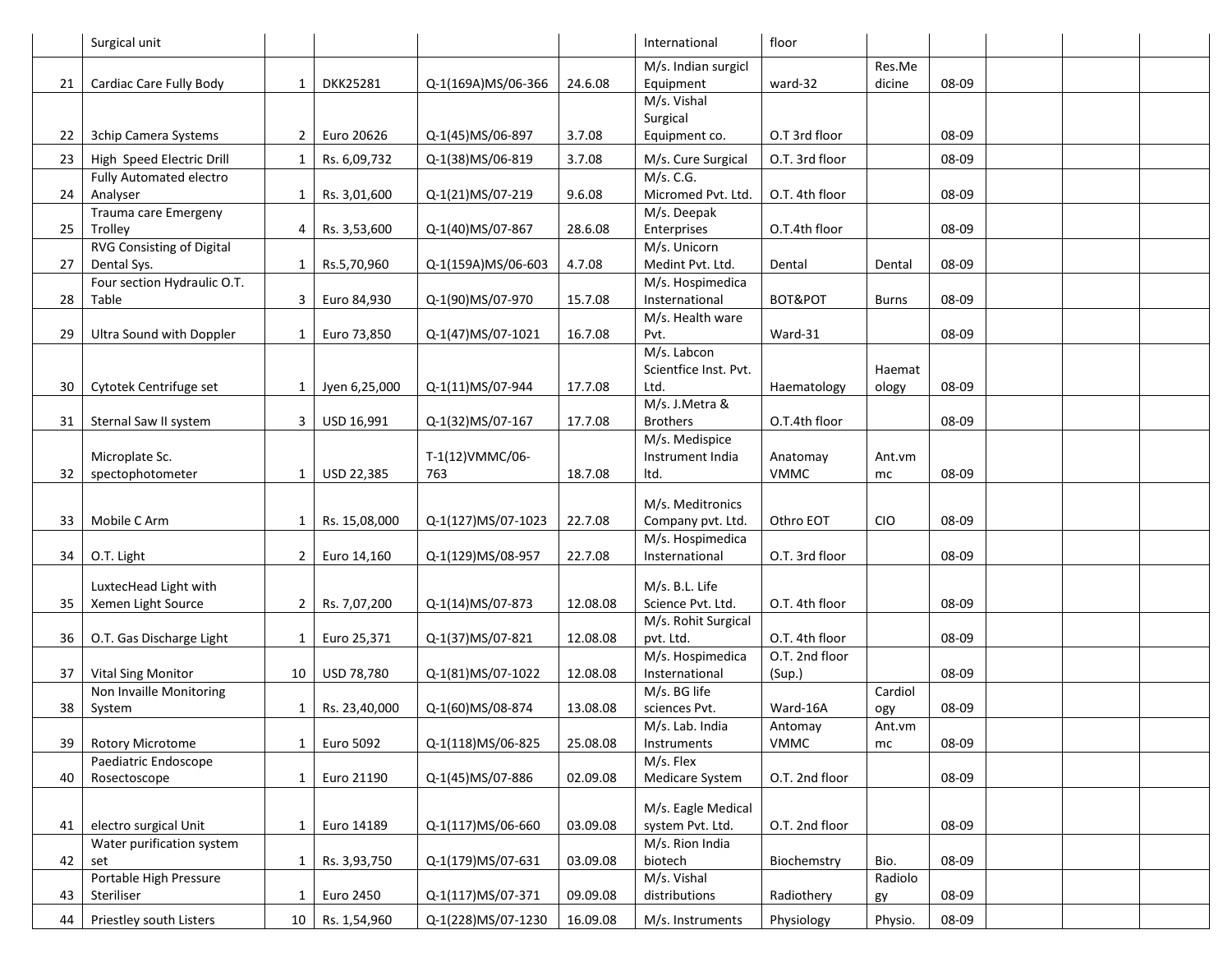|    | Perimeters                   |                |               |                    |          | & Chemicals           | <b>VMMC</b>       | vmmc        |       |  |  |
|----|------------------------------|----------------|---------------|--------------------|----------|-----------------------|-------------------|-------------|-------|--|--|
|    |                              |                |               | Q-1(185)VMMC/07-   |          | M/s. Internatonal     | Anatomay          | Ant.vm      |       |  |  |
| 45 | Physio Ice flacking Machine  | 1              | Rs. 1,75,000  | 800                | 17.09.08 | <b>Electo Medical</b> | <b>VMMC</b>       | mc          | 08-09 |  |  |
|    |                              |                |               |                    |          |                       |                   |             |       |  |  |
|    |                              |                |               |                    |          | M/s. Multilux         | O.T.st floor      |             |       |  |  |
| 46 | Mobile O.T. Light            | $\overline{2}$ | Rs. 1,35,200  | Q-1(106)MS/07-715  | 19.09.08 | Hospital Tech.        | &O.T. 2nd floor   |             | 08-09 |  |  |
|    |                              |                |               | Q-1(156A)MS/06-    |          | M/s. Unicorn          |                   |             |       |  |  |
| 47 | Dental X-ray Machine         | 1              | Rs. 1,35,000  | 1121               | 25.09.08 | Medint Pvt. Ltd.      | Dental OPD        | Dental      | 08-09 |  |  |
|    |                              |                |               |                    |          | M/s. Roche            |                   |             |       |  |  |
|    | Fully Automatic eletro       |                |               |                    |          | Diagnostic India P    |                   |             |       |  |  |
| 48 | Analyser                     | $\overline{2}$ | Rs, 1,85,120  | Q-1(178)MS/07-1105 | 17.10.08 | Ltd.                  | Biochemstry       | Bio.        | 08-09 |  |  |
|    |                              |                |               |                    |          | M/s. Hospimedica      |                   |             |       |  |  |
| 49 | KTP laiser (Laproscope)      | $\mathbf{1}$   | Rs. 94,23,076 | I-3(01)MS/07-1373  | 06.11.08 | Insternational        | O.T. 2nd floor    |             | 08-09 |  |  |
|    | <b>Fully Automated Elisa</b> |                |               |                    |          | M/s. Vinay            |                   | Lab.Me      |       |  |  |
|    |                              |                |               |                    |          | <b>Brothers</b>       |                   |             |       |  |  |
| 50 | systema                      | $\mathbf{1}$   | Rs. 20,64,400 | Q-1(80)MS/06-795   | 07.11.08 |                       | Lab. Medicine     | dicine      | 08-09 |  |  |
|    |                              |                |               |                    |          | M/s. Vishal           |                   |             |       |  |  |
|    |                              |                |               |                    |          | Surgical              | O.T. 4th floor    | Neuro-      |       |  |  |
| 51 | Neuro Endoscope              | 1              | Euro 48,886   | Q-1(85)MS/06-597   | 04.11.08 | Equipment co.         | (NS)              | Surgery     | 08-09 |  |  |
|    |                              |                |               |                    |          | M/s. Vishal           |                   |             |       |  |  |
|    |                              |                |               |                    |          | Surgical              |                   |             |       |  |  |
| 52 | Rigid Oesophasoscope         | $\mathbf{1}$   | Euro 11,116   | Q-1(63)MS/06-596   | 12.11.08 | Equipment co.         | O.T. 1st floor    |             | 08-09 |  |  |
|    |                              |                |               |                    |          | M/s. Vishal           |                   |             |       |  |  |
|    | <b>Automated Dauble</b>      |                |               |                    |          | Surgical              |                   |             |       |  |  |
| 53 | Taurniquat Sys.              | 1              | Rs, 2,34,000  | Q-1(126)MS/07-1424 | 12.11.08 | Equipment co.         | O.T. 3rd floor    |             | 08-09 |  |  |
|    |                              |                |               |                    |          | M/s. Bioscreen        |                   |             |       |  |  |
| 54 | Automated elisa washer       | $\overline{2}$ | Rs. 3,12,000  | Q-1(83)MS/07-1224  | 17.11.08 | Instruments Pvt.      | <b>Blood Bank</b> | BB          | 08-09 |  |  |
|    |                              |                |               |                    |          | M/s. Backman          |                   | Haemat      |       |  |  |
| 55 | Fully automted Randen        | $\mathbf{1}$   | USD 36000     | Q-1((112)MS/07-664 | 21.11.08 | coulter India P ltd.  | Haemotology       | ology       | 08-09 |  |  |
|    |                              |                |               |                    |          | M/s. Mayfair          |                   |             |       |  |  |
| 56 | Ultra Sound system           | $\mathbf{1}$   | Rs, 5,70,960  | Q-1(7)MS/06-816    | 24.11.08 | medical Pvt. Ltd.     | ICU               |             | 08-09 |  |  |
|    |                              |                |               |                    |          | M/s. Unicorn          |                   |             |       |  |  |
| 57 | Dental chair cum unit        | $\overline{2}$ | USD 22000     | Q-1(154A)MS/06-384 | 05.12.08 | Medint Pvt. Ltd.      | Dental OPD        | Dental      | 08-09 |  |  |
|    |                              |                |               |                    |          |                       |                   |             |       |  |  |
| 58 | Shoulder Stabilization       | $\mathbf{1}$   | Rs, 9,91,900  | Q-1(123)MS/07-1452 | 11.12.08 | M/s.Cure Surgicals    | O.T. 3rd floor    |             | 08-09 |  |  |
|    |                              |                |               |                    |          | M/s. Philips          |                   |             |       |  |  |
|    | Slice CT Seanner with        |                |               | $Q-Y-$             |          | Eletronics India      |                   | Radiolo     |       |  |  |
| 59 | Turnecy set                  | 1              | USD 8,83,495  | 1106/108/2005/PC   | 24.12.08 | ltd.                  | Radiology         | gy          | 08-09 |  |  |
|    |                              |                |               |                    |          | M/s. Hospimedica      | Ward-16A          |             |       |  |  |
| 60 | <b>ICU Beds</b>              | 26             | Euro 1,42,896 | Q-1(30)MS/07-1093  | 02.01.09 | Insternational        | <b>CTVS</b>       | <b>CTVS</b> | 08-09 |  |  |
|    | continuous cardiac output    |                |               | Q-1(65) M&E/08-    |          |                       | O.T. 4th floor    |             |       |  |  |
| 61 | monitor                      | 1              | Rs. 6,12,560  | 1784               | 02.01.09 | M/s. Devnath Care     | CTVS              | <b>CTVS</b> | 08-09 |  |  |
|    |                              |                |               |                    |          | M/s.                  |                   |             |       |  |  |
|    |                              |                |               |                    |          | E.M.Technology        |                   | Res.Me      |       |  |  |
| 62 | <b>Blood Gas Analyser</b>    | $\mathbf{1}$   | Rs. 6,24,000  | Q-1(62)MS/07-1809  | 07.01.09 | India P ltd.          | Ward-32           | dicine      | 08-09 |  |  |
|    |                              |                |               |                    |          |                       |                   |             |       |  |  |
|    | Computerised Polygrapsh 4    |                |               |                    |          | M/s. Medicaid         | Pharmocology      | Pharmo      |       |  |  |
| 63 | channels                     | 1              | Rs. 2,30,768  | Q-1(222)VMMC/07    | 07.01.09 | systems               | <b>VMMC</b>       | -vmmc       | 08-09 |  |  |
|    |                              |                |               |                    |          | M/s. M.W.             |                   |             |       |  |  |
| 64 | Microwave Diathermay unit    | 1              | Euro 15390    | Q-1(146)MS/07-984  | 13.01.09 | enterpriese           | Rehab(PMR)        | Rehab.      | 08-09 |  |  |
|    |                              |                |               |                    |          | M/s. Medical          | N-5,9& Ward -     |             |       |  |  |
| 65 | Radiant Heat Warmer          | 12             | Rs, 4,72,992  | Q-1(102)MS/06-176  | 14.01.09 | Systems & Services    | 19                | Paed.       | 08-09 |  |  |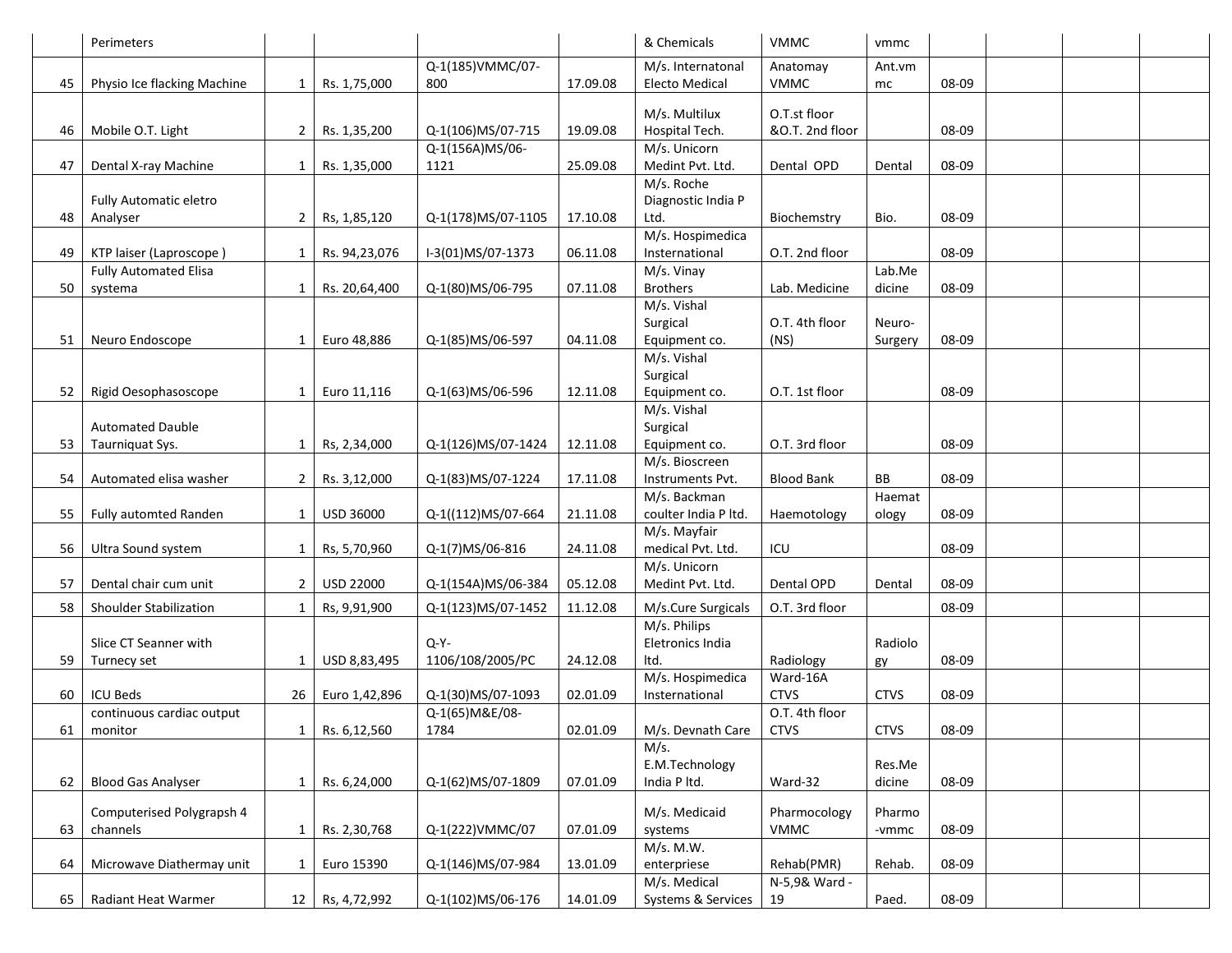|    |                             |                |               |                    |          | M/s. Paneca           |                   |             |       |  |  |
|----|-----------------------------|----------------|---------------|--------------------|----------|-----------------------|-------------------|-------------|-------|--|--|
|    |                             |                |               |                    |          | Instruments Pvt.      |                   |             |       |  |  |
| 66 | Centrifuge machine          | 9              | Rs. 5,26,500  | Q-1(175)MS/07-1653 | 16.01.09 | Ltd.                  | Biochemstry       | Bio.        | 08-09 |  |  |
|    |                             |                |               |                    |          | M/s. Inor             | ENT ward&         |             |       |  |  |
| 67 | <b>ENT Instruments set</b>  | 1              | Rs, 1,02,435  | Q-1(91)MS/07-100   | 21.01.09 | orthopaedics          | 0.T.              | <b>ENT</b>  | 08-09 |  |  |
|    | Binocular Microscope with   |                |               |                    |          | M/s. Towa Optics      |                   |             |       |  |  |
| 68 | accessories                 | 6              | Jyen 9,12,630 | Q-1(172A)MS/06-890 | 29.01.09 | (India) Pvt. Ltd.     | STD Lab.          | <b>STD</b>  | 08-09 |  |  |
|    |                             |                |               |                    |          |                       | Wd-               |             |       |  |  |
|    |                             |                |               |                    |          | M/s. B.L. Life        | 16A,ICCU,wd-      | Cardiol     |       |  |  |
| 69 | Fowler Bed                  | 40             | Rs, 13,40,000 | O-4(MS/07-1163     | 30.01.09 | Science Pvt. Ltd.     | 16B               | ogy         | 08-09 |  |  |
|    |                             |                |               |                    |          | M/s. Rohanika         |                   |             |       |  |  |
| 70 | ICU ventilator              | $\overline{2}$ | USD 27,998    | Q-1(59)MS/07-1131  | 02.02.09 | Electonics Med.       | Ward-21,18        | Paed.       | 08-09 |  |  |
|    |                             |                | J.Yen         | Q-1(181)VMMC/07-   |          | M/s. DSS Im.Pvt.      | Anatomy           | Ant.vm      |       |  |  |
| 71 | Binocular microscope        | 20             | 14,60,000     | 889                | 02.02.09 | Ltd.                  | <b>VMMC</b>       | mc          | 08-09 |  |  |
|    |                             |                |               | Q-1(336) M&E/08-   |          | M/s. B.L. Life        | O.T 4th floor     |             |       |  |  |
| 72 | Cardiac Surgery Instruments | 20             | Rs, 18,63,600 | 2007               | 03.02.09 | Science Pvt. Ltd.     | <b>CTVS</b>       | <b>CTVS</b> | 08-09 |  |  |
|    |                             |                |               |                    |          | M/s. Vishal           |                   |             |       |  |  |
|    |                             |                |               |                    |          | Surgical              | O.T.4th floor     |             |       |  |  |
| 73 | Surgeon Head Light          | $2^{\circ}$    | Euro 7241     | Q-1(29)MS/06-1161  | 04.02.09 | Equipment co.         | <b>CTVS</b>       | <b>CTVS</b> | 08-09 |  |  |
|    |                             |                |               | Q-1(72) M&E/08-    |          | M/s. C.G.             | O.T.4th floor     |             |       |  |  |
| 74 | Blood Gas Analyser system   | $\overline{2}$ | Rs, 9,94,594  | 2063               | 04.02.09 | Micromed Pvt. Ltd.    | <b>CTVS</b>       | <b>CTVS</b> | 08-09 |  |  |
|    |                             |                |               |                    |          |                       |                   | Microbi     |       |  |  |
| 75 | Water purification system   | $\overline{2}$ | Rs, 4,60,250  | Q-1(163)MS/07-1656 | 05.02.09 | M/s. Rion India       | Microbilogy       | ology       | 08-09 |  |  |
|    |                             |                |               |                    |          |                       |                   |             |       |  |  |
|    |                             |                |               | Q-1(213)VMMC/07-   |          | M/s. Eletronics       |                   | Pharmo      |       |  |  |
| 76 | Spectrophotometer           | $\mathbf{1}$   | Rs, 3,84,510  | 1909               | 05.02.09 | corporation           | Pharmacology      | -vmmc       | 08-09 |  |  |
|    |                             |                |               | Q-1(184) VMMC/07-  |          | M/s. BioRad Lab.      | Anatomy           | Ant.vm      |       |  |  |
| 77 | PCR Work station            | $\mathbf{1}$   | USS 21,560    | 1511               | 09.02.09 | Pvt. Ltd.             | <b>VMMC</b>       | mc          | 08-09 |  |  |
|    |                             |                |               |                    |          |                       |                   |             |       |  |  |
|    | Semi Autematic              |                |               | Q-1(21)VMMC/07-    |          | M/s. Soular Private   | Heamtology+Bl     | Haemat      |       |  |  |
| 78 | Caugulometer                | $\overline{2}$ | Rs. 6,40,000  | 1792               | 10.02.09 | Ltd.                  | ood bank          | ology       | 08-09 |  |  |
|    |                             |                |               | Q-1(201)VMMC/07-   |          | M/s. Scientific       | Biochemisty       | Bio-        |       |  |  |
| 79 | Microcooling centrifuge     | 1              | 2,26,440      | 1516               | 19.02.09 | systems               | <b>VMMC</b>       | vmmc        | 08-09 |  |  |
|    |                             |                |               |                    |          | M/s. Labcon           |                   |             |       |  |  |
|    |                             |                |               | Q-1(196)VMMC/07-   |          | Scientfice Inst. Pvt. | Anatomy           | Ant.vm      |       |  |  |
| 80 | <b>Rotory Microtome</b>     | $\mathbf{1}$   | Euro 5650     | 1218               | 19.02.09 | Ltd.                  | VMMC              | mc          | 08-09 |  |  |
|    |                             |                |               | Q-1(54) M&E/08-    |          | M/s. Medical Point    |                   |             |       |  |  |
| 81 | Patient Waraming system     | 4              | Euro 20708    | 1425               | 18.02.09 | $(I)$ Ltd.            | O.T 2nd floor     |             | 08-09 |  |  |
| 82 | Handmeld instruments set    | $\mathbf{1}$   | Rs, 1,70,850  | Q-1(121)MS/07-1665 | 05.03.09 | M/s. Cure Surgical    | O.T. 3rd floor    |             | 08-09 |  |  |
|    |                             |                |               |                    |          | M/s. Rohanika         | O.T. 4th floor    |             |       |  |  |
| 83 | <b>ICU Monitor</b>          | 10             | USD84600      | Q-1(62)MS/08-1862  | 05.03.09 | Electonics Med.       | <b>CTVS</b>       | <b>CTVS</b> | 08-09 |  |  |
|    |                             |                |               | Q-1(57) M&E/08-    |          | M/s. Cosmo            | CIO Lab.          |             |       |  |  |
| 84 | <b>Block cabinet</b>        | 23             | Rs. 7,08,032  | 1784               | 09.03.09 | scientific            | +Hitopathology    | <b>CIO</b>  | 08-09 |  |  |
|    |                             |                |               |                    |          | M/s. Delhi Hospital   |                   |             |       |  |  |
| 85 | Tube sealer                 | 3              | Rs. 2,44,530  | Q-1(22)MS/06-1973  | 12.03.09 | Suplly Pvt. Ltd.      | <b>Blood Bank</b> | BB          | 08-09 |  |  |
|    |                             |                |               |                    |          | M/s. Hospimedica      | <b>CIO</b>        |             |       |  |  |
| 86 | Ultra sound therapy         | 3              | Euro 4170     | Q-1(136)MS/07-1808 | 12.03.09 | Insternational        | Physitherpy       | <b>CIO</b>  | 08-09 |  |  |
|    | Polysomnognaphry sleep      |                |               |                    |          | M/s. Irmed            |                   | Res.Me      |       |  |  |
| 87 | Lab. Systems                | $\mathbf{1}$   | USS38500      | Q-1(61)MS/o7-1405  | 18.03.09 | Medical system        | Ward-32           | dicine      | 08-09 |  |  |
| 88 | Four section Hydraulic O.T. | $\mathbf{1}$   | Euro 28310    | Q-1(90)MS/07-1575  | 20.03.09 | M/s. Hospimedica      | BOT&POT           | Burns       | 08-09 |  |  |